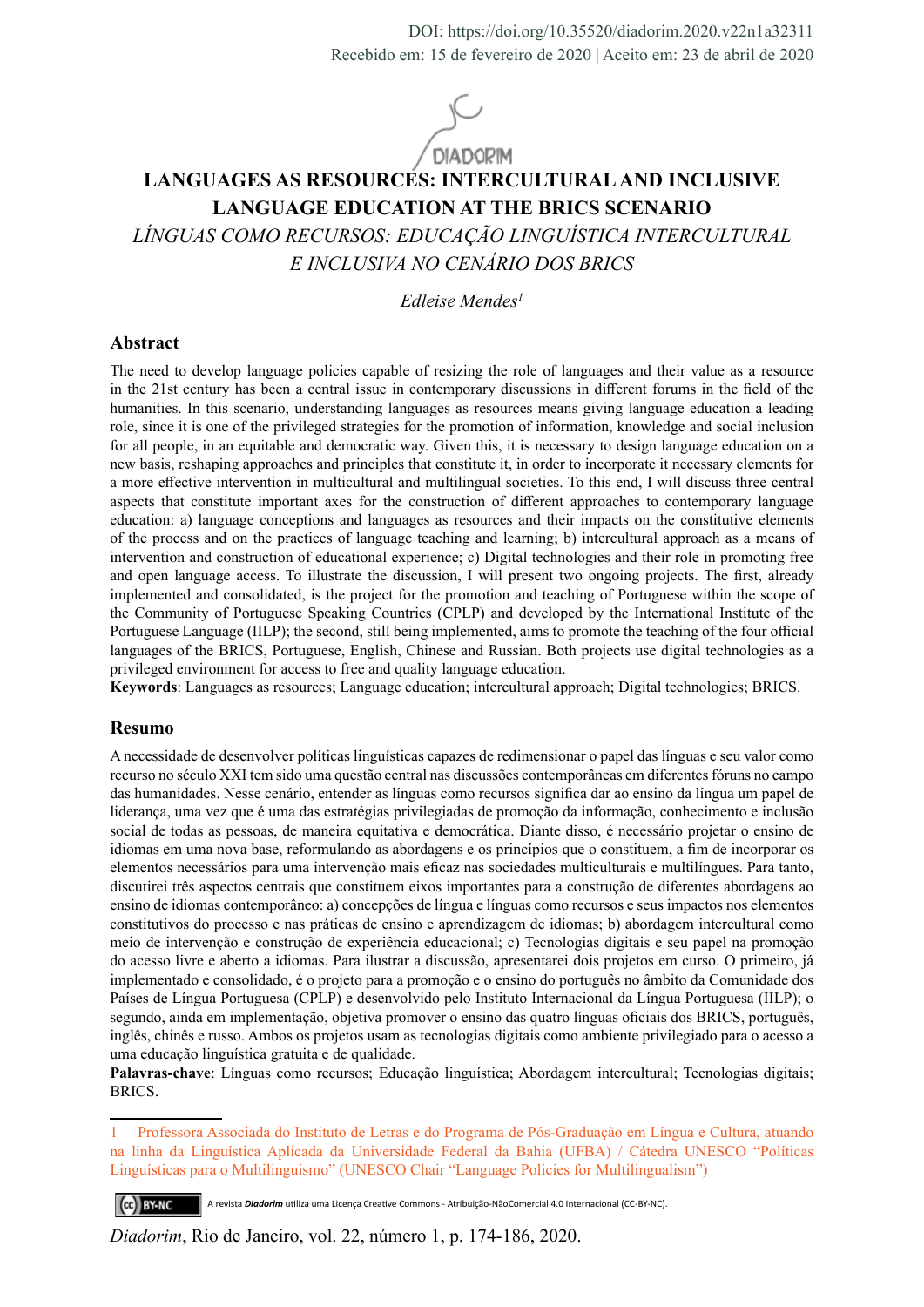#### **Language conceptions and languages as resources**

In the second half of the twentieth century, teaching and learning of foreign and second languages suffered many shocks and changes in different parts of the world due to the impact of the pragmatic strands of language studies and the discussion of alternative language conceptions in relation to tradition of understanding languages and their operation from a formalist perspective only. From these changes, methodologies and pedagogical practices, previously focused on the centralization of formal aspects and the training of predefined and disjointed situations of communication of reality, turn to the situations of interaction in diverse and authentic sociocultural environments. Language is social practice, it is action between people, it is activity.

The sociointeractionist conceptions of language, for example, brought to the problematic of the language teaching / learning process the questioning about what types of practices are necessary to make students competent in the languages they learn, guaranteeing them an adequate proficiency so that they can act more critically and autonomously in the world around them, in different contexts of interaction. As Costa-Hübes (2011, p. 3) points out, language seen as a historical fact, the result of collective actions developed by people as they interact, leads us to shift the emphasis from the material aspect of language to the constitution of meaning, for the interaction process, "since the language must be treated as the very dynamic process of verbal interaction, through which the interlocutors substantially base their discourse".

Inside of the language pedagogy, among other aspects, work with the language in use and the development of situated pedagogical experiences are advocated, in which what is at stake are the actions we develop *in* and *with* the language being improved. In this way, the development of the learner's linguistic-communicative competence is sought, of which grammatical competence is only a part. Instead of teaching the language knowing concepts and training structures, we come to understand that one learns language, using it, interacting with other people and their cultures. One learns language in the use and in the (inter) cultural experience. (MENDES; 2012b, 2015)

Furthermore, instead of the language being understood only in its formal and systemic aspect, it emerges as a dimension of culture and vice versa. Language is culture. In Kramsch's (2017, p.139) point of view, for example,

> In the dyad 'language and culture', language is not a bunch of arbitrary linguistic forms applied to a cultural reality that can be found outside of language, in the real world. Without language and other symbolic systems, the habits, beliefs, institutions, and monuments that we call culture would be just observable realities, not cultural phenomena. To become culture, they have to have meaning. It's the meaning that we give to foods, gardens and ways of life that constitute culture.

With a differentiated understanding of the language and its relationship with culture, the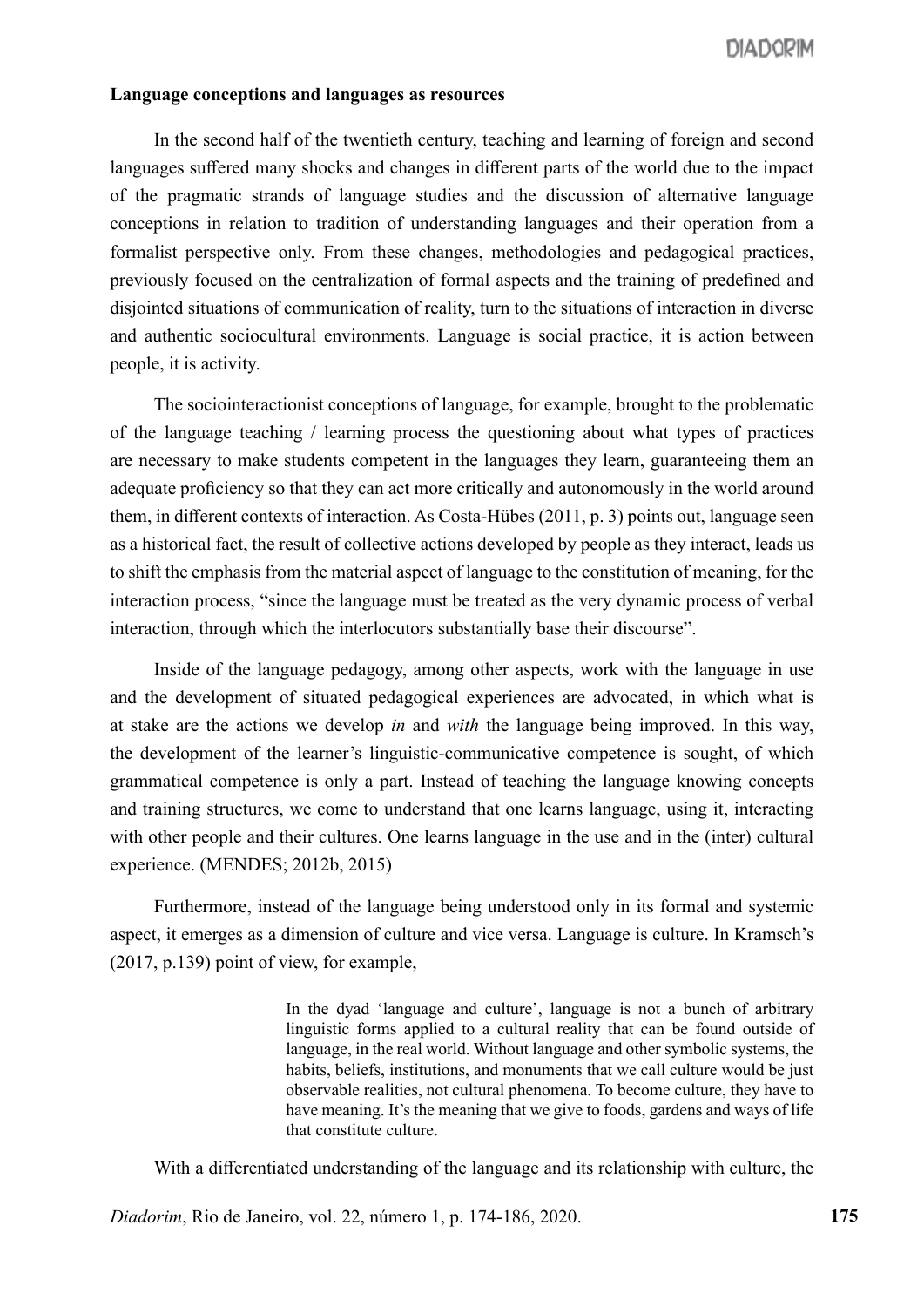issue is not limited to just introducing the cultural as a set of contents or themes that, alongside grammar or other conceptual sets, represent the totality of a language. Learning a language like Portuguese, for example, would be more than mastering a culture of illustration, but learning to be socially in Portuguese, which involves much more than simply mastering linguistic forms and cultural curiosities about Brazil or Portugal or Angola. More than an instrument, language is a symbol, a way of identification, a system of producing individual, social and cultural meanings, a lens through which we see the reality that surrounds us. By structuring our thoughts and actions, it mediates between our experiences and that of the other with whom we interact socially through language, helping us to organize the world around us. In this sense, culture is neither before nor after the language, nor one within the other, but they are in the same place.

Kramsch (2017, p.145-146) highlights this idea and states that in a postmodern view of culture, this must be understood as a discourse, as a social semiotic construction and not individual. In this perspective, native and non-native speakers of a language will experience changes and shifts in their cultural horizons in the process of interacting and understanding the other. Like this,

> If culture is no longer bound to the territory of a nation-state and its history, then we have to see it as a dynamic discursive process, constructed and reconstructed in various ways by individuals engaged in struggles for symbolic meaning and for the control of subjectivities and interpretations of history. […] Culture, then, is the meaning that members of a social group give to the discursive practices they share in a given space and time and over the historical life of the group. Learning about a foreign culture without being aware of one's own discursive practices can lead to an ahistorical or anachronistic understanding of others and to an essentialized and, hence, limited understanding of the Self.

In the same way, in the Yakutsk Declaration on Linguistic and Cultural Diversity in Cyberspace, the final document of the Third International Linguistic and Cultural Diversity Conference in Cyberspace (2014), we find the statement:

> The relationship between language and culture is one of interdependency. No language can develop outside the culture of the ethnos that created and speaks it. Culture is a function of language, and language is a vector for culture; no one exists without the other. Every time we talk about culture we are addressing language, and every time we look upon language we are reaching culture through it.

As a result of these important changes from a conceptual point of view in relation to languages, and with the advent of globalization and the reorganization of world geopolitics, languages have assumed value as important resources for countries and Multilingualism has become an advantage. In the twenty-first century, the economy of languages has changed, forcing us to search for what Oliveira (2012, p.25) called linguistic markets, given the advancements and changes in contemporary societies, provoking a "repositioning of linguistic management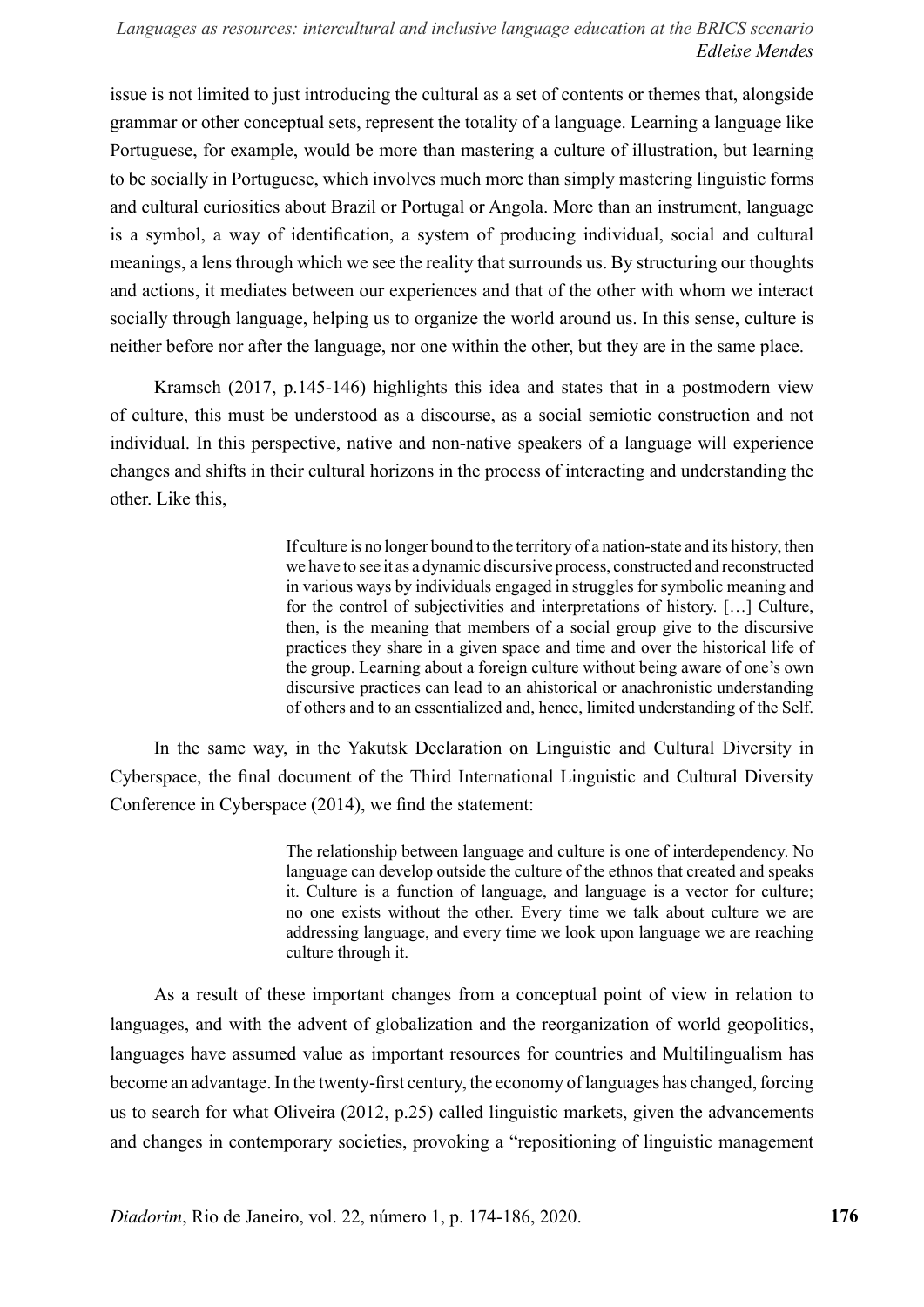centers". Those changes in the process of linguistic management have created new perspectives for the languages in the world, and for the less-supported languages also, which demands group management work to guarantee that all of its diversity and richness will make it more valuable instead of more divided and divergent.

## **Two examples for Portuguese: language teaching in China and open scientific production**

Using Portuguese as example, it is possible to illustrate these changes to which I refer with the case of China. In the last ten years, the number of institutions that teach Portuguese has grown rapidly, as we can see in Tables 1 and 2. Currently (data from 2019), in higher education in China, 177 Portuguese teachers are active, in 43 institutions, with a total of 4.671 students.

| 177                                                |
|----------------------------------------------------|
| 4.671                                              |
| 28                                                 |
| 43                                                 |
| $C_{2}$ $\ldots$ $\ldots$ $A_{n}$ $1$ $1$ $(2010)$ |
|                                                    |

Table 1 - Portuguese higher education data in China (2019)

Source: André (2019)

If we look at the data in Table 2, in a comparative perspective between the years 2000 e 2019, the number of teachers grew 2.850 percent and the number of students 6.573 per cent. An exponential growth in less than two decades, especially in the number of students, and this percentage tends to increase significantly.

| $10010 - 1$<br>$\sim$ comparison of the number of teachers and stadents (2000 2017) |             |      |              |  |
|-------------------------------------------------------------------------------------|-------------|------|--------------|--|
|                                                                                     | <b>2000</b> | 2019 | % de aumento |  |
| <b>Teachers</b>                                                                     |             | -77  | 2.850        |  |
| <b>Students</b>                                                                     |             | 4671 | 6.573        |  |
| Source: André (2019)                                                                |             |      |              |  |

Table 2 - Comparison of the number of teachers and students (2000-2019)

These data also show that the growth in the number of teachers has not been proportional to the growth in the number of students, which has expanded the market for people going to China to act as Portuguese teachers, in addition to the increase in the number of courses for Portuguese teacher education.

In addition to the example of teaching in China, we can also see the potential of Portuguese as a language of science, considering the availability of documents in open and free databases, such as the *Brazilian Portal for Open Access Scientific Publications, OASISBR / Brazil* and the *Portuguese Open Access Scientific Repository, RCAAP / Portugal*.

Tables 3 and 4 show the number of documents available in Portuguese for free access, with emphasis on the number of master's and doctoral theses that exceed one million documents.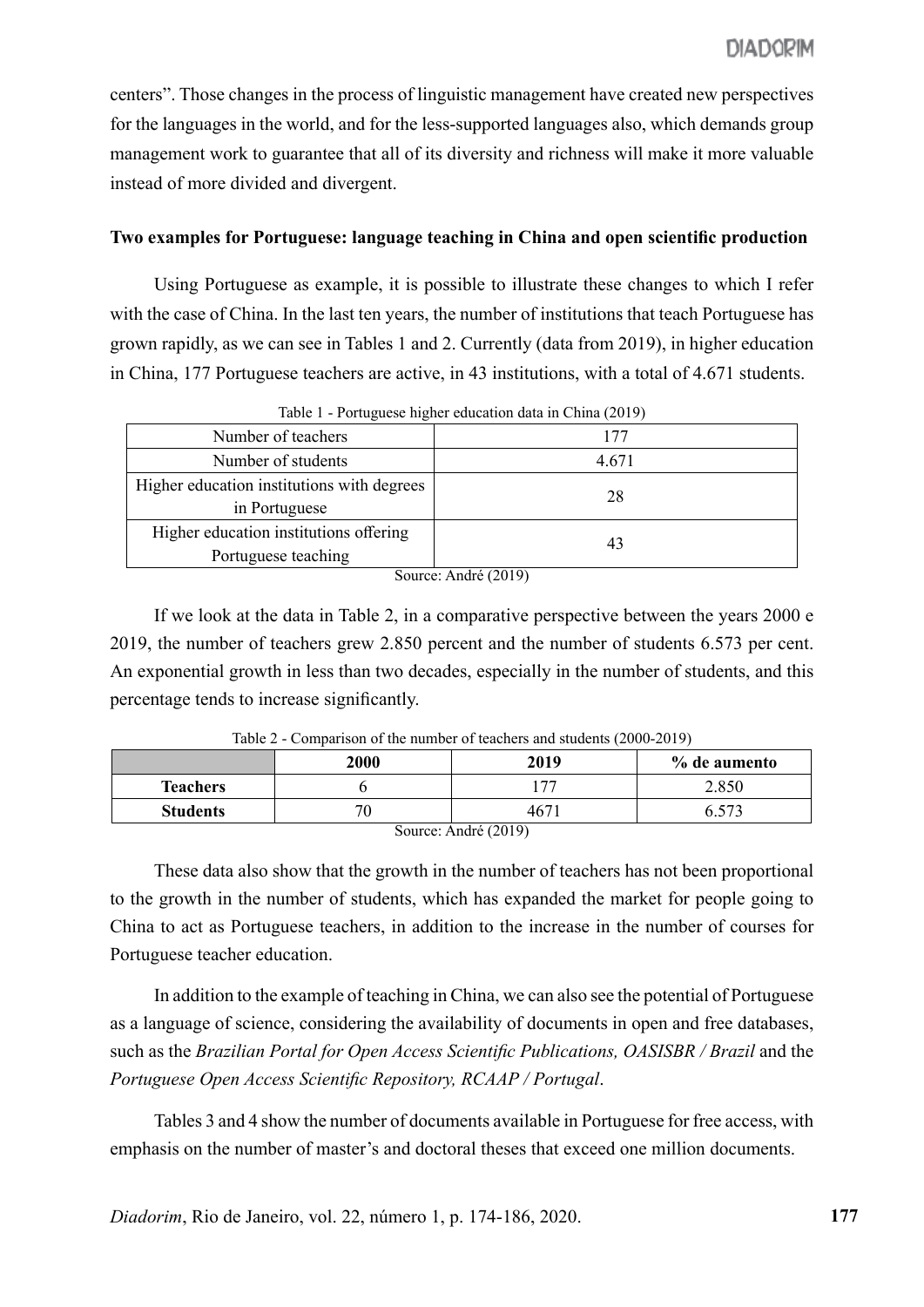| Type and number of documents available |               |  |
|----------------------------------------|---------------|--|
| Doctoral theses                        | 180 716       |  |
| Master's theses                        | 622 723       |  |
| Bachelor's theses                      | 180 407       |  |
| Scientific articles                    | 965 359       |  |
| <b>Books</b>                           | 26 9 32       |  |
| Conference presentations               | 254 519       |  |
| Other documents                        | 62 027        |  |
| <b>Total documents</b>                 | 2 2 9 2 6 8 3 |  |

Table 3 –Brazilian Portal for Open Access Scientific Publications, OASISBR

Source: OASISBR (2019) http://oasisbr.ibict.br

|  |  | Table 4 - Portuguese Open Access Scientific Repository, RCAAP |  |
|--|--|---------------------------------------------------------------|--|
|  |  |                                                               |  |

| Type and number of documents available |         |
|----------------------------------------|---------|
| Doctoral theses                        | 26 859  |
| Master's theses                        | 208 549 |
| Bachelor's theses                      | 7385    |
| Scientific articles                    | 202 288 |
| <b>Books</b>                           | 21 3 14 |
| Conference presentations               | 68 718  |
| Other documents                        | 61 397  |
| <b>Total documents</b>                 | 596 510 |

Source: RCAAP (2019) http://www.rcaap.pt

In table 5, we see the consolidated data of the countries that together provide almost 3 million documents resulting from scientific research and that can be accessed on open platforms. This fact is innovative in scientific promotion in languages other than English.

| Type and number of documents available          |                                                    |  |
|-------------------------------------------------|----------------------------------------------------|--|
| Doctoral theses                                 | 207.575                                            |  |
| Master's theses                                 | 831.272                                            |  |
| Bachelor's theses                               | 187.792                                            |  |
| Scientific articles                             | 1.167.647                                          |  |
| <b>Books</b>                                    | 48.246                                             |  |
| Conference presentations                        | 323.237                                            |  |
| Other documents                                 | 123.424                                            |  |
| <b>Total documents</b><br>0.1010000 (0.01011 1) | 2.889.193<br><b>The Contract Contract Contract</b> |  |

| Table 5 - Consolidation of data from OASISBR / Brazil and RCAAP / Portugal |  |
|----------------------------------------------------------------------------|--|
|----------------------------------------------------------------------------|--|

Source: OASISBR (2019) http://oasisbr.ibict.br

These brief examples reveal that Portuguese has taken a prominent position in this new order of languages in the 21st century, not only because it is among the ten most spoken languages in the world and occupies the fifth position of users on the internet, but also because it produces a relevant scientific capital in an open and free way. These aspects bring additional challenges to the field of language education in Portuguese, especially in international contexts.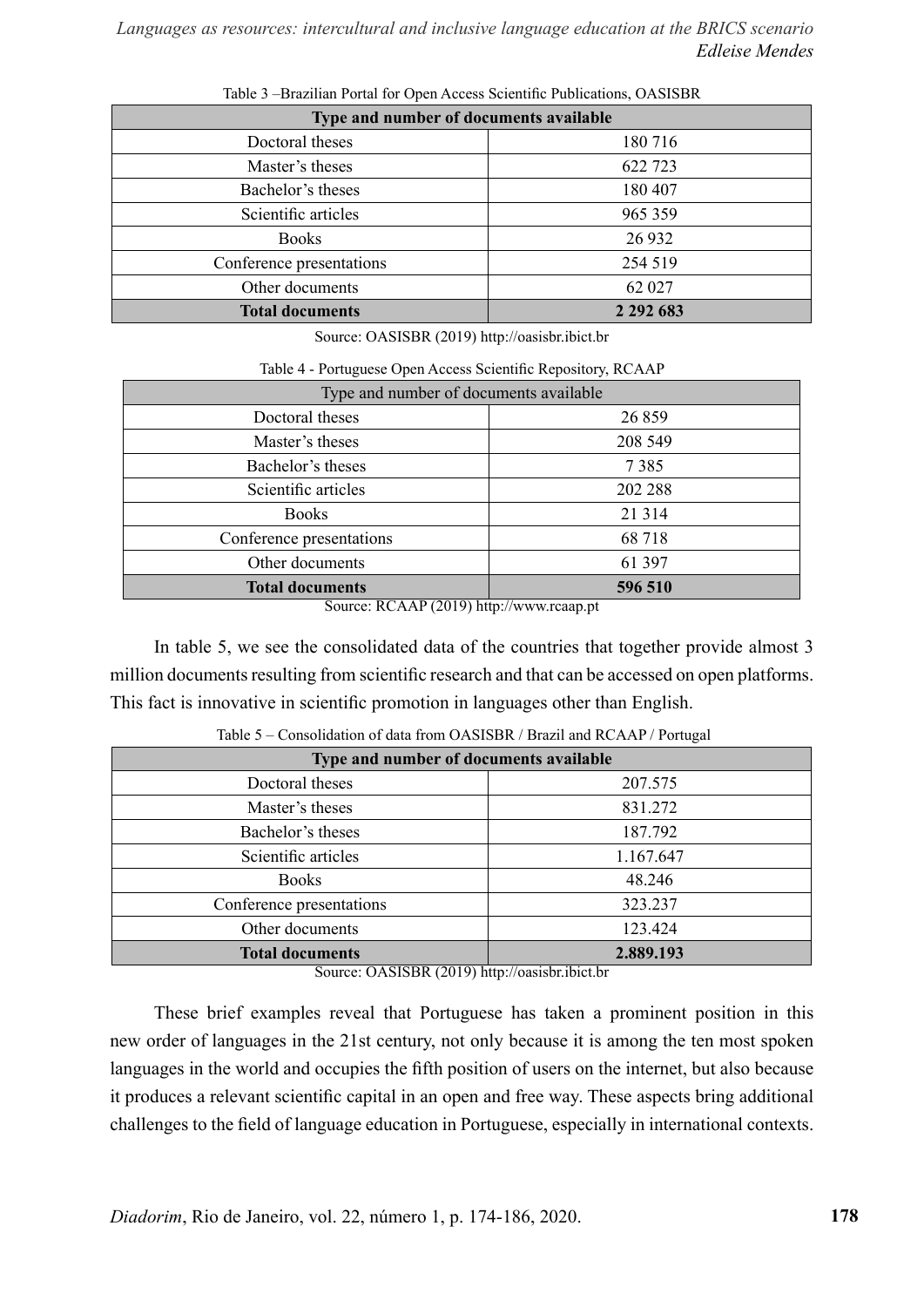## **Language education and intercultural approach**

In this complex scenario for languages in the 21st century, language education in foreign languages assumes other references, other positions, since different languages emerge as important vectors of promoting diversity, in a scenario previously dominated mainly by English. In this sense, it is important to understand that the concept of language education is related to a new view of foreing language teaching, because represents a broader dimension of the democratization of access to languages and it includes not only the process of teaching and learning languages, but also teacher education, curriculum development, design of instructional materials, evaluation and certification processes and, especially, the language policies that are created, in institutional contexts or not, for the promotion, diffusion and projection of languages in multilingual and multicultural contexts. As stated by Darvin & Norton (2016, p.23),

> Because of the dynamic nature of these spaces, and the increasing diversity of those who occupy them, the distribution of power in learning and using language no longer rests on the simple dichotomy of native speaker and language learner. Learners are able to participate in a greater variety of multilingual communities and assert themselves to varying degrees as legitimate speakers (Norton, in press). As they occupy and move across these spaces governed by different value systems, not only do they have to perform multiple identities and linguistic repertoires, they are also positioned in new, often invisible ways. How language teachers, researchers and policy makers are able to map out these increasingly complex spaces, as they produce new pedagogies, theories and policies, while simultaneously negotiating competing ideologies, is perhaps one of the greatest challenges of language education in the new world order.

In these sense, the language education for the 21st century must be sensitive to the subjects that are part of the process, being understood in their needs, desires and differences. Thinking about a language education in this perspective is also to place intercultural mediation at the center of this process, understanding it as an action that presupposes the negotiation of difference in the construction of common spaces for the production of knowledge and interaction.

An intercultural approach to language teaching should therefore provide teachers and students with the necessary environment so that the experiences of teaching and learning are also experiences of exploration, analysis, critical observation of people, situations and actions. This means contributing to the creation of border areas, spaces "inter", "between" or in-between (Bhaba, 1998). Desiring this other place, however, does not mean letting go of our identities and experiences, but collaborating so that my existence and that of the other function as instances in interaction, driven by the mutual search for understanding. A place where binary oppositions of the north / south, black / white, standard / non-standard, rural / urban, Portuguese / English, native / non-native, L1 / L2 do not represent insurmountable boundaries, within the limits of which always a on the sides is the territory of the stranger, the foreigner.

One of the main references that I consider relevant for the understanding of languages in a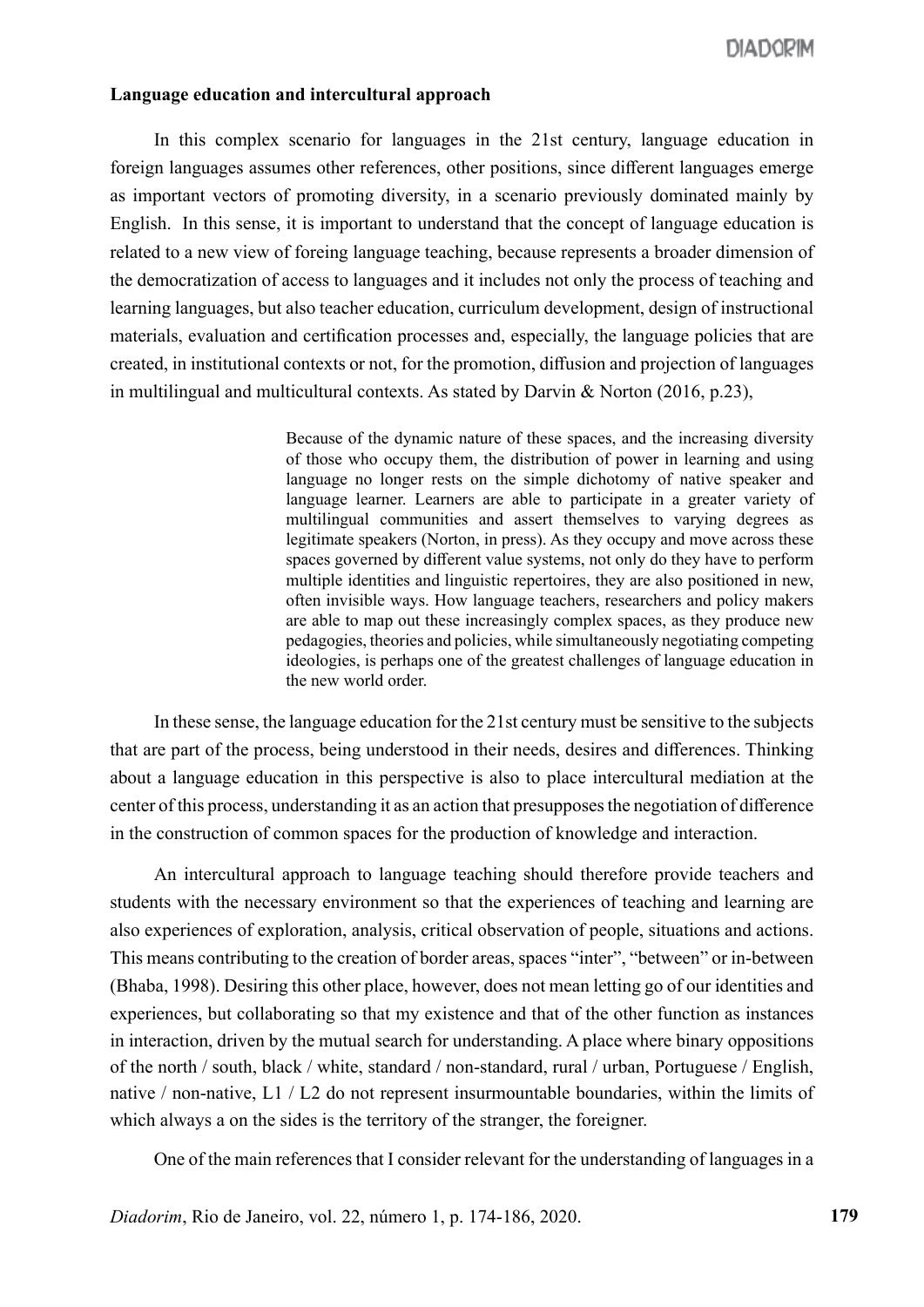new key, as I have emphasized, is that which brings decolonial thinking, which debates concerns and challenges for education in the 21st century, starting from a socio-political analysis of the conditions of life in the global South. As highlighted by Alvarado (2015), it is about building a proposal to raise students' awareness based on concrete experiences, which overcome the limitations of multiculturalism and pluriculturalism that hide various forms of epistemic racism. Thus, instead of modern western pedagogy, which follows standards aimed at social competition, based on a reality dissociated from existential experience, decolonial pedagogy is based on collective participation and social action, assuming the possibility of recreating other ways of knowing, which is not neutral or standardized, but humanized and open to productive dialogue between people. According to Alvarado (2015, p. 115),

> The decolonial pedagogy sees the need to have individuals capable of grasping their environment to create the improvements required for the transformation of their reality, which must begin from the humblest strata, turning the human being into the leading subject of its history. Thus there is a genuine approach to liberation and the construction of a vast network, where historical reality past and present - is interconnected with individuals, outlining social progress, which is not dictated by the logic of colonial modernity, but by critical and emancipatory thinking, in which the determining factor is to constantly propose, act, create and reaffirm the human being.

Dialoging with the ideas of Alvarado (2015), Walsh (2010) defends the construction of a critical interculturality, which is based on the discussion of diversity and difference, questioning the structure and the colonial power matrix, which has racialization and hierarchization as means of oppression, and requiring the transformation of structures, institutions and social relations, in order to build conditions of being, thinking, knowing, learning, feeling and living differently. Thus, critical interculturality is understood as a pedagogical tool, a process and a project that is built from people and that seeks the development and creation of conditions and understandings that enable dialogue between differences, based on legitimacy, equality, equity and respect. But this interculturality is something that needs to be built, as Walsh (2010, p.4) highlights:

> Critically understood interculturality does not yet exist, it is something to be built. Therefore, it is understood as a permanent strategy, action and process of relationship and negotiation between, in conditions of respect, legitimacy, symmetry, equity and equality. But even more important is its understanding, construction and positioning as a political, social, ethical and epistemic project - of knowledges and knowledge -, which affirms the need to change not only relationships, but also the structures, conditions and power devices that maintain inequality, inferiority, racialization and discrimination. (p.4)

Another reference on the subject, Paraquett (2019, p.134), a researcher engaged in discussions on different dimensions of inteculturality and its reflexes in the teachers language education, notably Spanish as a foreign language, and with the research that is being developed in the area of Applied Linguistics, it reveals the emerging need for researchers who work in the epistemological field of interculturality to seek other ways of thinking and doing. For her,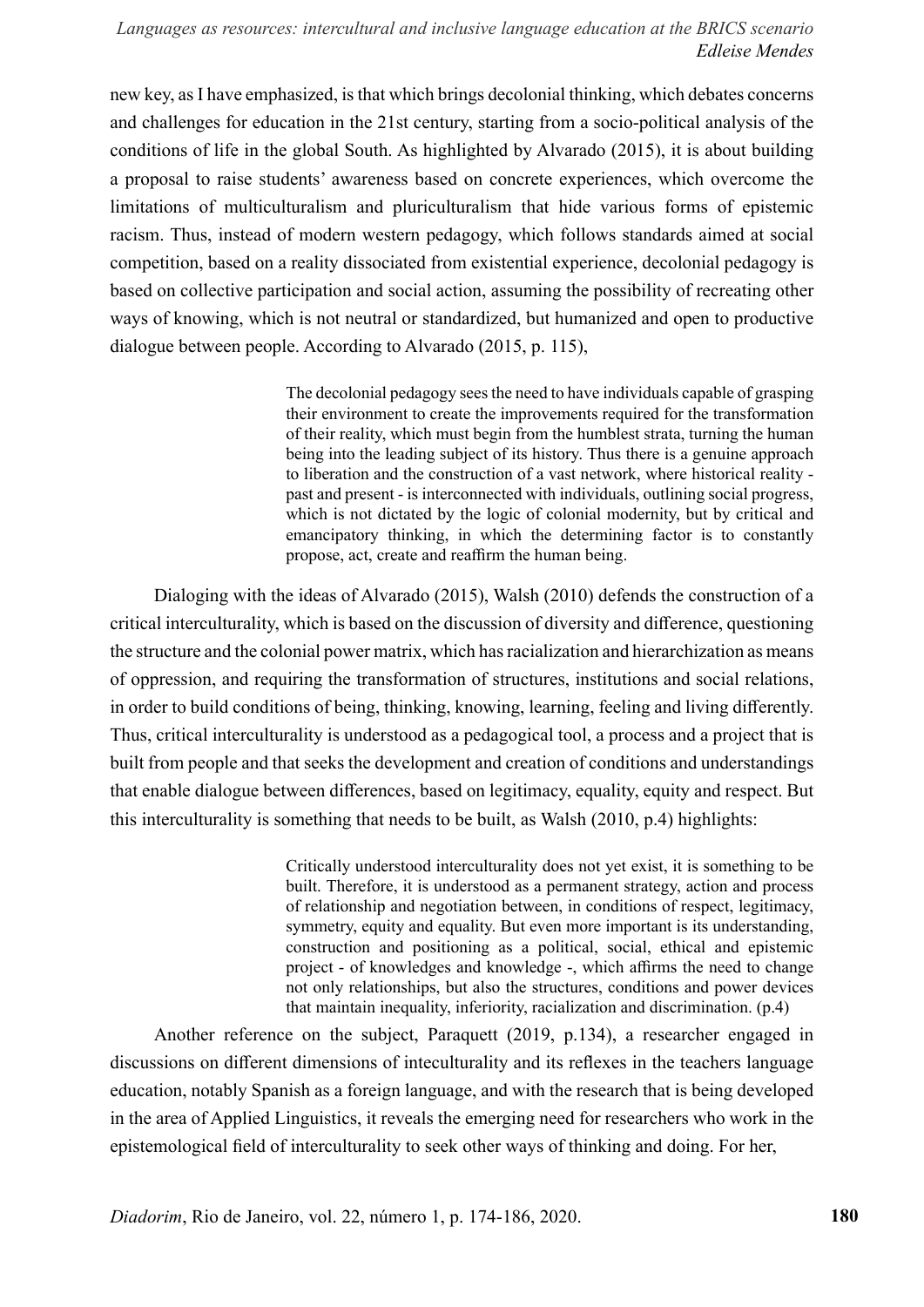[...] the field of action for Interculturality cannot be limited to good intentions or love of neighbor, but it is a field of struggle, conflict, shock, resistance, resilience or "reexistence". To do otherwise, therefore, is to interrupt hegemonies and put the focus of Applied Linguistics on people who think, act, live. The language from which these people express themselves is just a language. What matters is what they say, what they think, what they write. And those people I listen to or read are people who teach me to do it differently, to be different, freeing my way of acting in the world. And more than ever, I need that freedom. (p. 134)

Building relationships within a way of being, thinking, acting and feeling culturally sensitive to the subjects participating in the learning process is a more human, critical and inclusive way of building linguistic education for all. However, this requires the effort of researchers, teachers and students, as well as the institutions that produce language policies to initiate change and dissolve the boundaries that make access to foreign languages, in most of their contexts, something that it is only possible for those who can pay.

From the point of view of an intercultural and critical approach, as well as from a contemporary view of language education as a set of political decisions related to teaching and learning languages, these are no longer seen as problems and start to function as resources, as reminds us of Oliveira (2012). In this sense, one of the main paths for the transformation of languages into a resource is free, quality and accessible language education for all. To illustrate what I say, I would like to share two experiences, one already consolidated and the other in development.

# **The promotion of languages on open digital platforms: two cases, many challenges and perspectives**

In the international sphere, under the economic and political organization of the Community of Portuguese Speaking Countries (CPLP), the International Institute of the Portuguese Language - IILP has been developing projects and triggering actions to create promising scenarios for a collective management of Portuguese. In the words of Oliveira (2019, p. 12),

> The IILP today has an explicit vocation for articulating the resources, technical, scientific and financial efforts of the CPLP Member States, for the promotion, dissemination and projection of the Portuguese language, developing its activity as a collegiate body of the countries, in an innovative perspective of international, intergovernmental and supranational language management.

Due to this vocation, IILP has been developing projects and triggering actions in order to allow the creation of more promising scenarios for a common management work in the Portuguese language. More directly related to the teaching and teachers education of portuguese, was created the Portal for the Teacher of Portuguese as a Foreign / Non-Maternal Language (PPPLE, 2020), that is one of the strategic projects of IILP and was designed, developed and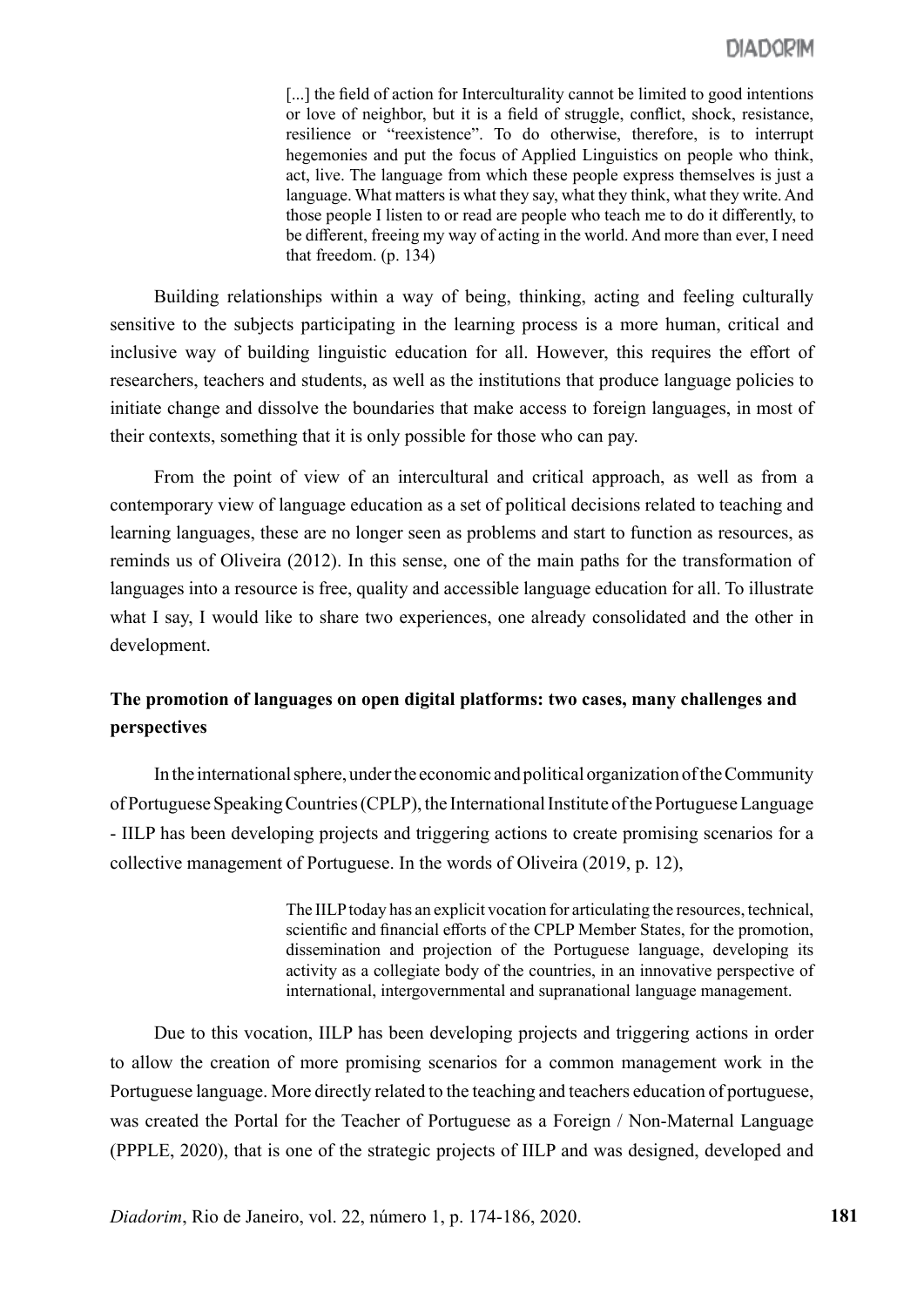fed multilaterally. The PPPLE is an online platform whose primary objective is to offer to the teacher community and interested individuals in general, materials and resources free of charge for teaching and learning Portuguese as a foreign language/second language (PLE/PL2). It is designed, developed and powered multilaterally, creating an internationalized education management system and training of PFL/PL2 teachers and functioning as a linguistic-cultural cooperation instrument for the State Members of the Community of Portuguese Speaking Countries (CPLP).

Hence, this allows changes in the way of understanding the language patterns, giving visibility to the varieties that are not in the center, valuing other national standards. Moreover, it uses the potential of ICTs (accessibility, scope of activity, low cost, circulation, flexibility) for the promotion, dissemination and projection of the Portuguese language.

PPPLE is running and count with the participation of at least 6 of the countries that integrate the CPLP: Angola, Brazil, Cape Verde, Mozambique, Portugal and East-Timor. The Didactic Units are available in three levels of proficiency, Levels 1, 2 and 3, and also for specific groups, as speakers of Portuguese as a Heritage Language / Portuguese for children and young people, for Spanish speakers, for Chinese speakers and Portuguese as a Host Language.

The platform now has more than 13.500 registered users and has already surpassed the number of 720,000 accesses, from 179 countries. At this moment, more than 600 didactic units were available for teaching Portuguese to speakers of other languages, corresponding to the availability of around 1300 hours of free classes for Portuguese teachers working in different parts of the world.

In addition, the PPPLE is an Open Educational Resource that is teaching, learning and research resources that are in the public domain, or that have been made available with an intellectual property license that allows its use and adaptation by third parties. The main characteristic of an OER is the possibility of reuse and recombination by other users, increasing the circulation and production of collective knowledge.

This initiative shows us that cyberspace and digital platforms for FL / L2 education contribute to broadening the way that Portuguese-speaking communities come in their own language and allow other people in different parts of the world to use the materials available to them learn Portuguese as LE or second language. Since its official launch, in October 2013, in Lisbon, on the occasion of the II Conference for the Future of the Portuguese Language in the World System (PALIS, 2013), PPPLE has achieved notability and relevance, with access numbers and users each larger (Table 5).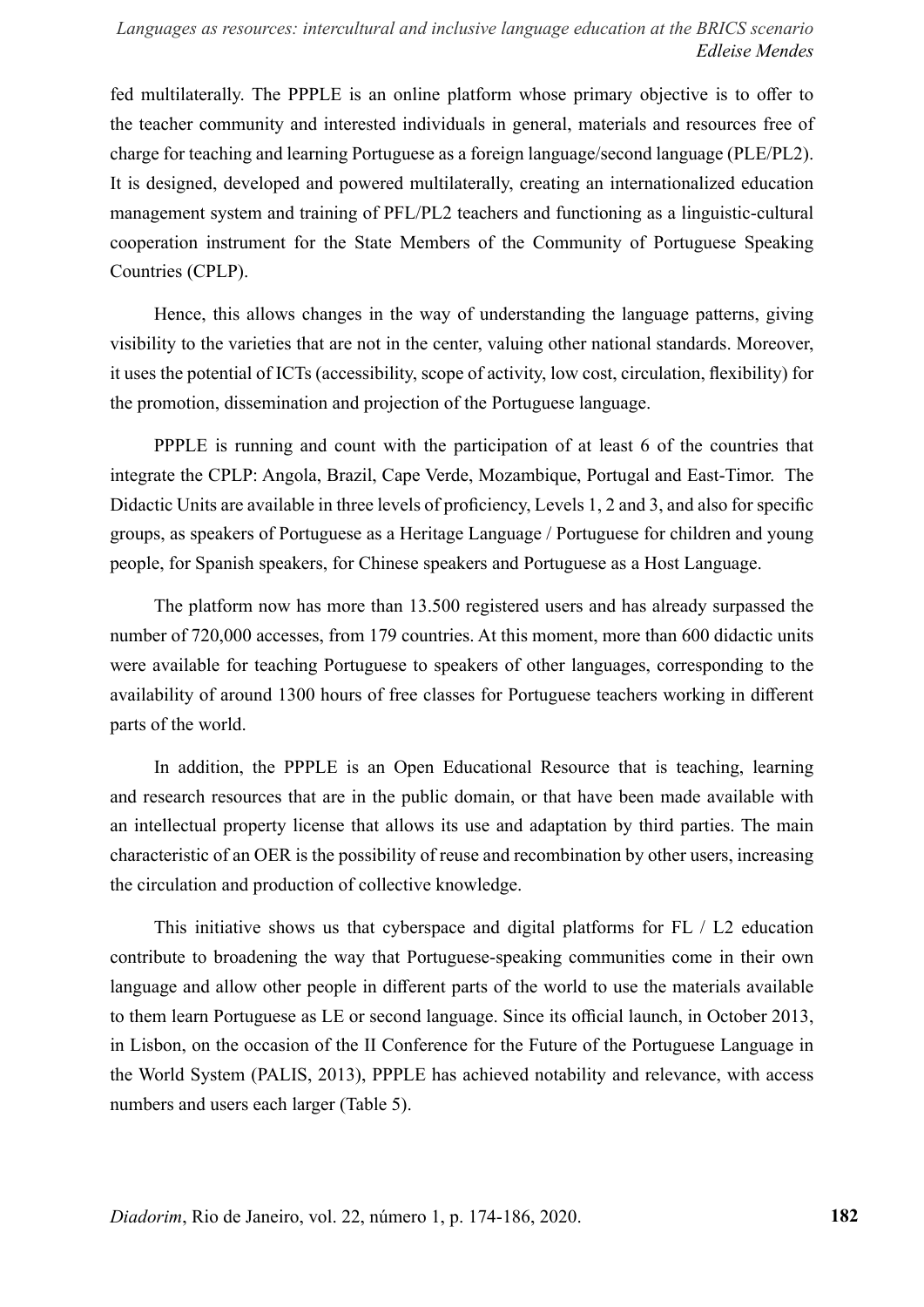| CPLP countries that produced Didactic Units  | Angola, Brazil, Cape Verde, Mozambique, |
|----------------------------------------------|-----------------------------------------|
|                                              | Portugal, Timor-Leste                   |
| Didactic units produced by countries         | 420                                     |
| Teaching units produced by Associated        |                                         |
| Observer countries (Hungary)                 | 30                                      |
| Teaching Units for specific groups (Heritage |                                         |
| language, Spanish speakers, Chinese          | 169                                     |
| speakers, host language)                     |                                         |
| Number of class hours available              | 1.238                                   |
| Number of active users                       | 13.548                                  |
| Number of countries that accessed the PPPLE  | 179                                     |
| Number of visitors                           | 722.831                                 |

Table 6 - PPPLE data (2020)

Source: PPPLE, 2020

The development of the PPPLE allowed the non-dominant varieties of Portuguese, such as those from Angola, Cape Verde, Mozambique and Timor-Leste, to be present in a common initiative, aimed at teaching Portuguese as a non-native language. This action took place in different ways, from allowing national teams of experts and teachers from these countries to develop their own teaching materials, to the production of theoretical and methodological knowledge relevant to these educational communities. In addition, the platform represents a new way of promoting the Portuguese language in the world, through the democratization of its access, through an open and free initiative, easily accessible to all people.

The second initiative that I want to discuss is the project still under implementation, as we await results from the financing processes. This is the platform for teaching languages in the foreign / second language (**Languages for all/ Línguas para tod@s)**, initially in 4 languages, Portuguese, English, Russian and Chinese. So far, the production of content in Portuguese has started and is being developed by the team at the Federal University of Bahia. But why these 4 languages?

A front of fundamental importance for the reform of global governance and for a better defense of the interests of the emerging countries was the conformation of BRICS - Brazil, Russia, India, China and South Africa as an international policy action group.

In this context, Portuguese and Chinese, Russian and English are the four international languages of BRICS, as South Africa and India are represented internationally through English and not their other national languages. Although it is not yet clear at this time how the language component of BRICS will develop and what kind of language alliance will occur, and what clear strategies will be developed to expand the teaching of these languages as foreign languages in member countries, it is expected that they will have a significant impact within and beyond these countries. In addition, these languages are among the 10 languages with the highest Internet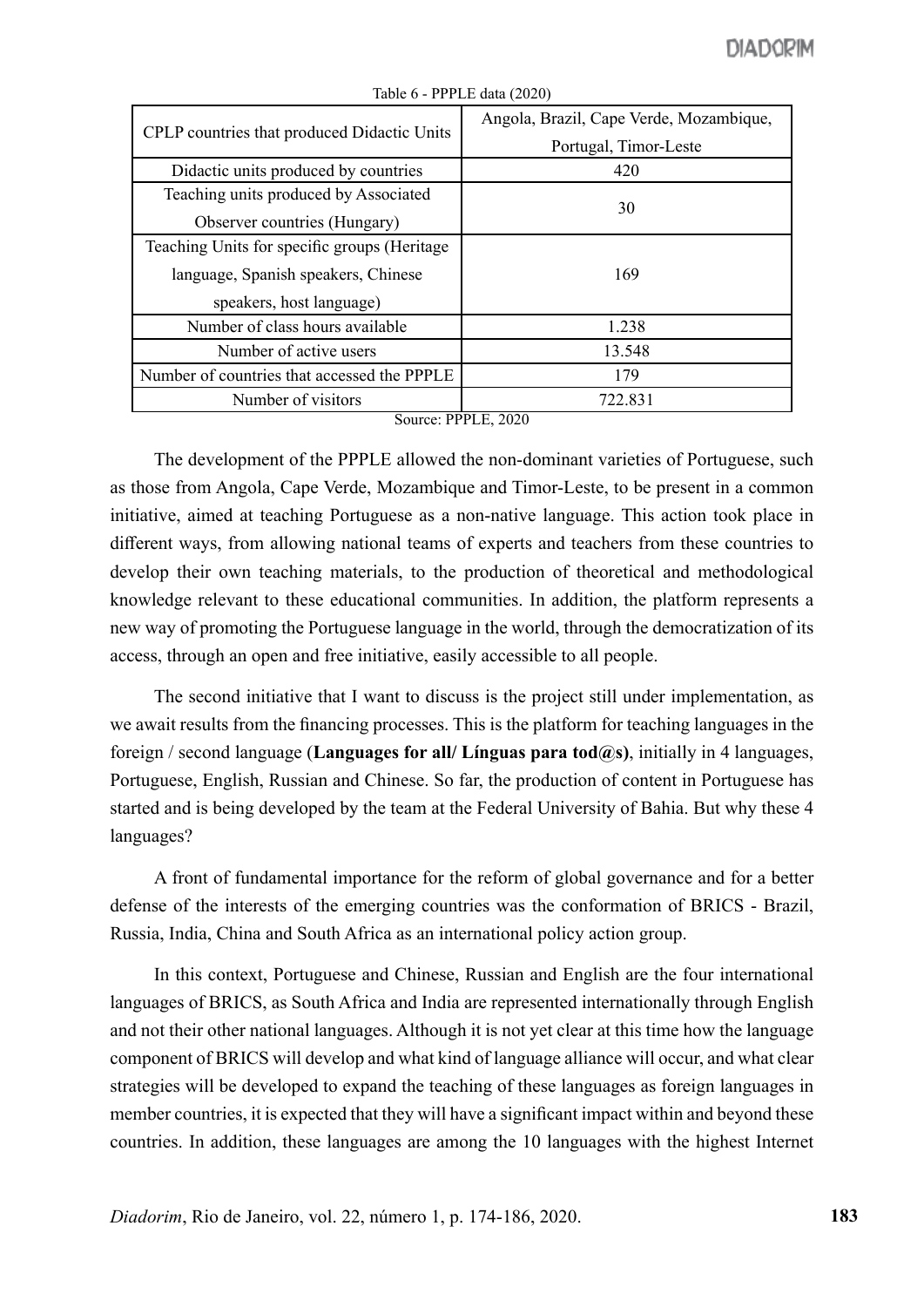presence (STATS, 2020), which assume not only numerical projection, but represent access to material and immaterial goods for those who learn them as foreign language / second language.

This type of initiative may seem to be somewhat innovative, since there are many platforms and applications available for free learning of foreign languages. Well, it's not like that! Most portals or platforms for language teaching offer some initial free experience for the learner in different languages, but the gratuitousness lies only in a few chances of learning vocabulary, loose sentences and decontextualized information (Babbel, Duolinguo, Busuu , Verbling, LiveMocha, for example). In general, courses in their completeness are paid for and limited from the point of view of their progression and levels of proficiency. The courses offered on the "free" platforms for language teaching, from a methodological point of view are based on systemic visions of language and present a limited content design and pedagogical experiences, since they bring decontextualized and mechanical language situations.

In the digital environment there is also today a great offer of open, free and massive courses, the Massive Open Online Courses (MOOC). Salido (2018), for example, investigates MOOCs for language teaching, LMOOCs, and shows that in one of the largest cyberspace searchers (MOOC List) he found only 87 language courses available, 34 of them English courses. In addition, their research shows that these open courses generally present linear methodologies that focus activities on vocabulary exercises and writing exploration, with low collaboration and interactivity. In fact, in general LMOOCs developed following content courses and, in a way, this aspect characterized language courses developed from the same structure. However, online language courses are not stricto sensu content courses, or at least they should not be. This is perhaps another of the differentials of the project that we are proposing.

### **Final remarks**

Portuguese, Russian and Chinese are languages of growth and projection in the 21st century, but they need to expand and enter into other spaces and interact with other people outside the contexts in which they are native languages or national languages. English, alongside the other three languages of the BRICS, despite being one of the most widely taught languages in the world, represents North American or European ideological and marketing perspectives, leaving aside other linguistic-cultural references, such as those represented by the projected norms from India and South Africa.

The project seeks to develop methodologies for the teaching of these 4 reference languages in the digital environment, considering innovative methodological approaches centered on a vision of language as culture, as action among people who seek to build repertories, new identities and new ways of being in the world. **Interactivity,** collaboration and intercultural dialogue will be the guiding axis of activities and practices, focusing on authentic texts and learning experiences centered on the languages in use and not only in the analysis of their structure.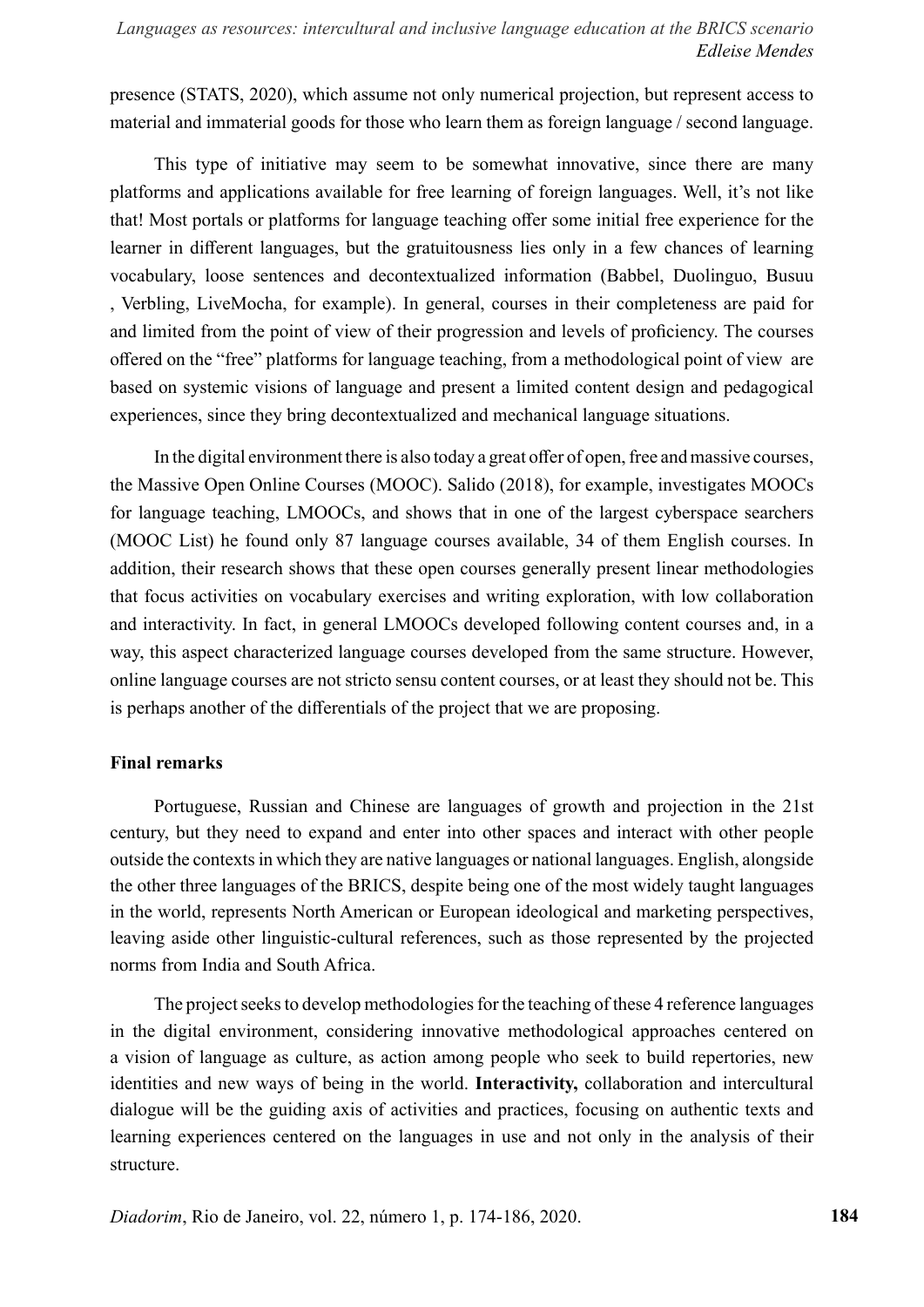The implementation of the platform, as well as its work and development schedule depends, at the moment, on the funding of research support agencies (already submitted), as well as the identification of technical partners for the production of content and pedagogical and interaction tools.

Finally, the platform will be developed within the framework of the UNESCO Chair on Language Policies for Multilingualism (UCLPM, 2020), within which we have the privileged partners to initiate this great joint effort.

Teaching and learning languages must represent the creation of living spaces and the realization of experiences of displacement, reconstruction and appreciation of what I am in relation to what is different from me - the new world we come to see in the encounter with others. The languages in the contemporary societies must become resources, materials for the creation and construction of multilingual and intercultural zones in language education, taking advantage of the digital world environment.

### **References**

ALVARADO, J. Pensar la educación en clave decolonial. *Revista de Filosofía, Nº 81,* pp. 103- 116. 2015.

HABHA, Homi K. *O local da cultura*. Belo Horizonte: Ed. UFMG, 1998. 395 p.

DARVIN, Ron. NORTON, Bonny. Investment and Language Learning in the 21<sup>st</sup> Century. *Dans Langage et société 2016/3 (N° 157)*, p.19-38. 2016. Disponível em: https://www.cairn. info/revue-langage-et-societe-2016-3-page-19.htm#. Acesso em: fev. 2020.

INTERNATIONAL Meetings on Multilingualism in Ciberespace (2008-2014). 2015. Final documents. Moscow: Interregional Library Cooperation Centre, 2015.

IILP. Instituto Internacional da Língua Portuguesa. Comunidade dos Países de Língua Portuguesa (CPLP). Disponível em: http://iilp.cplp.org/iilp.html. Acesso em 11 jan. 2020.

KRAMSCH, Claire. Cultura no ensino de língua estrangeira. *Bakhtiniana*, São Paulo, 12 (3): 134-152, Set./Dez. 2017.

LENA Resolution. Final document of the International Conference on Linguistic and Cultural Diversity in Cyberspace. Yakutsk, Russian Federation, 2 –4 July, 2008.

MENDES, Edleise. O português como língua de mediação cultural: por uma formação intercultural de professores e alunos de PLE. In: Mendes, Edleise. (Org.) *Diálogos interculturais: ensino e formação em português língua estrangeira.* Campinas/SP: Pontes, 2011. P.139-158.

MENDES, Edleise. O conceito de língua em perspectiva histórica: reflexos no ensino e na formação de professores de português. In: LOBO, Tânia et alii. *Linguística histórica, história das línguas e outras histórias***.** Salvador-BA: EDUFBA, 2012. Disponível em: http://books. scielo.org/id/67y3k/pdf/lobo-9788523212308-47.pdf. Acesso em: jan.2020.